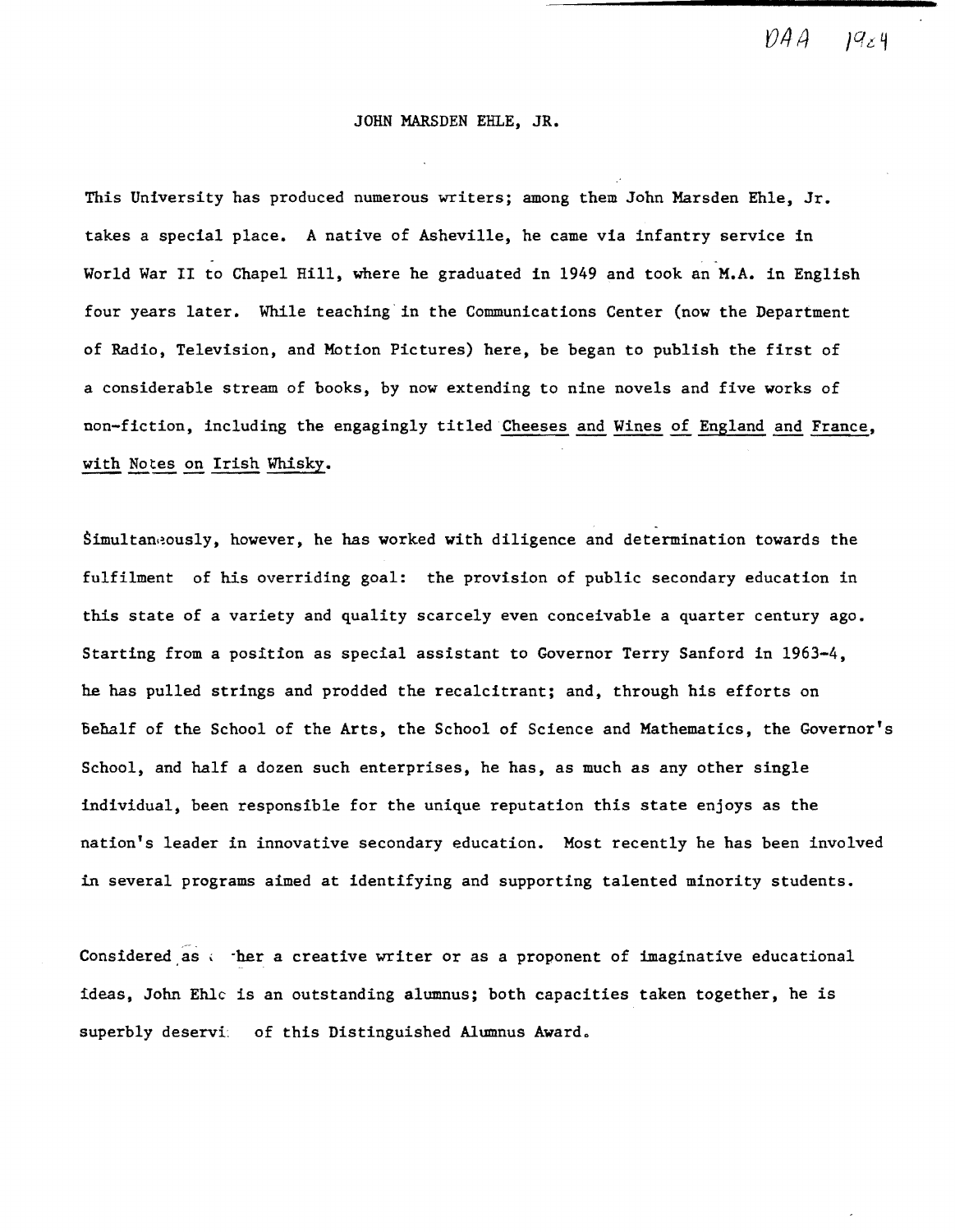PAA clatin 1994

## KATHRINE ROBINSON EVERETT

J,

Though Kathrine Robinson Everett may conceivably get tired of hearing recitals of her string of "first"s, it is a fascinating story. The first woman to finish at the top of her class at our law school (indeed, only the third woman to graduate from it); placed first among all candidates who took the state bar exam in her year (1920); a pioneer among women in arguing and winning a case before the North Carolina Supreme Court; one of the first two women to be elected to the Durham City Council (on which she served from 1951 to 1971); and, as wife, mother, and law partner, a member of the first family to be sworn in simultaneously to practice before the United States Supreme Court. Indeed, perhaps her most astonishing record has been to practice law successively with her late father (sometime mayor of her native Fayetteville), with her late husband, and with her son, who is now a Chief Justice of the United States Court of Military Appeals.

Beyond this string of records, however, there lie decades of legal and civic leadership which is outstanding in its own right. To such earlier recognitions as an honorary degree from Duke and the North Carolina Distinguished Service Award for Women, this University is happy to add its Distinguished Alumnus Award.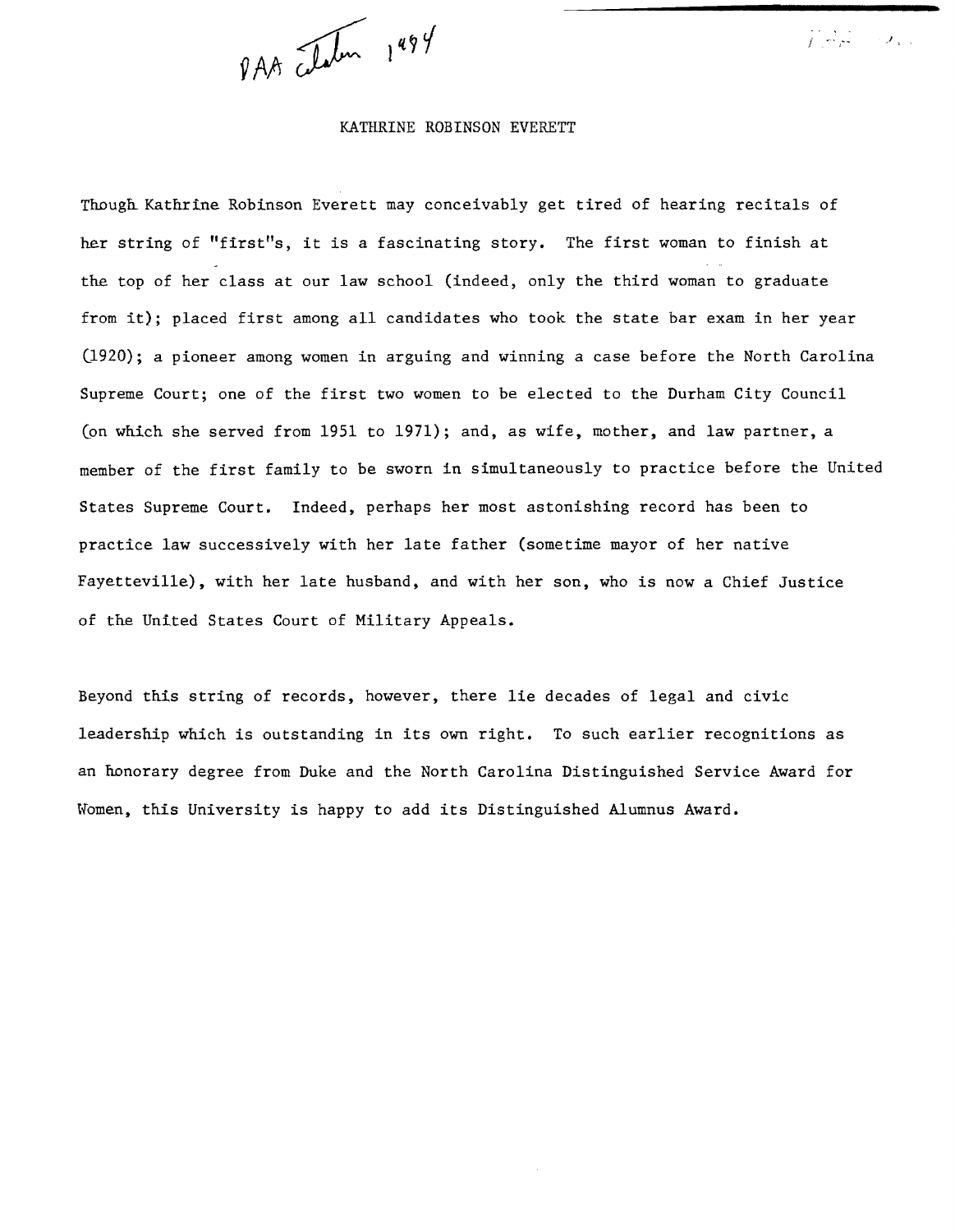$|Q\angle U|$ 

# SARAH TAYLOR MORROW

Among scientific specializations none strikes a more immediately human note than maternal and child health care. So it is the good fortune of the state of North Carolina that one skilled in that field should have been found to become Secretary of the state's Department of Human Resources.

Sarah Taylor Morrow, who has held that position for the past seven years, comes to it prepared by undergraduate education in her native Charlotte and at Chapel Hill (B.S. 1942), and by medical training both here and at the University of Maryland, where she took her M.D. degree in 1944. Internship and residency, and marriage to a fellow physician, were followed by some years of twenty-four hour a day on the job experience as mother of six children. In 1953 she took up her formal medical career again as a County Health Officer in South Carolina, and six years later returned to Chapel Hill for a master's degree in Public Health. In 1960 she became Associate Health Director, and in 1968 Director, of the Guilford County Health Department. Her tenure there was made notable especially by the inauguration of a comprehensive Child and Youth project.

As Secretary of the Department of Human Resources, Dr. Morrow is responsible for all of the state's programs in public health and medical care. Despite intensive administrative demands on her time and the constant specter of fiscal restraint, she has consistently put services to the disadvantaged at the forefront of her priorities. This compassionate leadership, which has marked her entire career, is fittingly recognized by the conferring of our Distinguished Alumnus Award.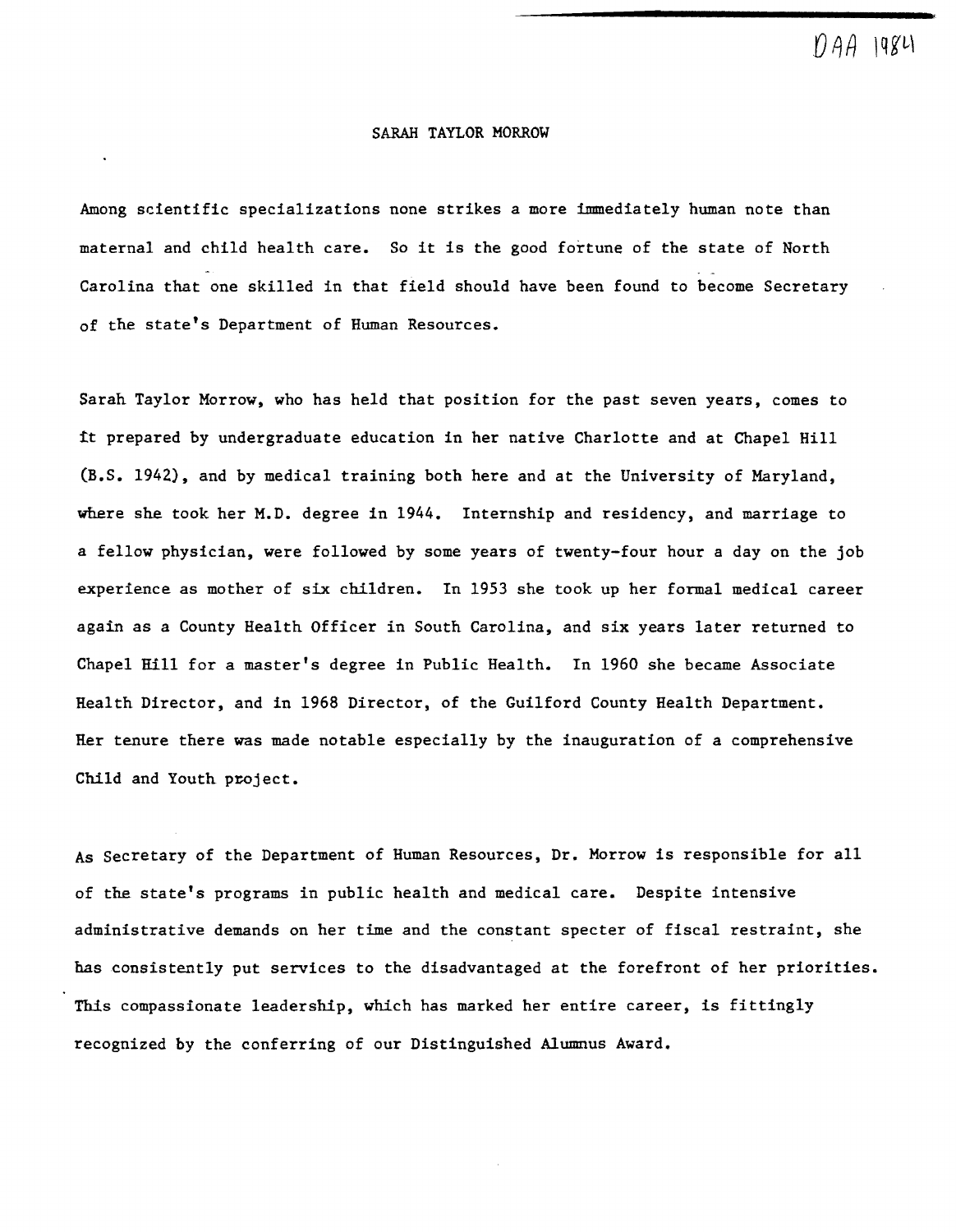1984 N A A

## JAMES WESLEY SILVER

If the qualities this University most esteems are **--** as a former Chancellor has characterized them **--** integrity, courage, scholarly achievement, and service to mankind, James Wesley Silver exemplifies them as well as any person living.

A native of New York state, he took his bachelor's degree here in 1927, and in 1935 a doctorate from Vanderbilt. There followed some four decades of teaching history, almost thirty years (1936-65) being spent at the University of Mississippi. Despite obloquy from press and politicians, he was conspicuous in championing racial integration at that university **--** and indeed throughout the state, most notably in his celebrated speech (later expanded into a monograph) "Mississippi: the Closed Society," described by a fellow historian as "the only presidential address to the Southern Historical Association which was front-page news in the New York Times."

An historian of distinction as well as an advocate of justice, Professor Silver is the author of seven books on the American South, including the just-published Running Scared: Silver in Mississippi. From Mississippi he went to the University of Notre Dame, and conluded his teaching career in South Florida, where he now lives in retirement.

The impact of this man's witness has been felt far beyond the state of Mississippi; indeed, our entire region is the better for the sustained idealism and liberal humanity of the Distinguished Alumnus whom we delight to honor with this Award.